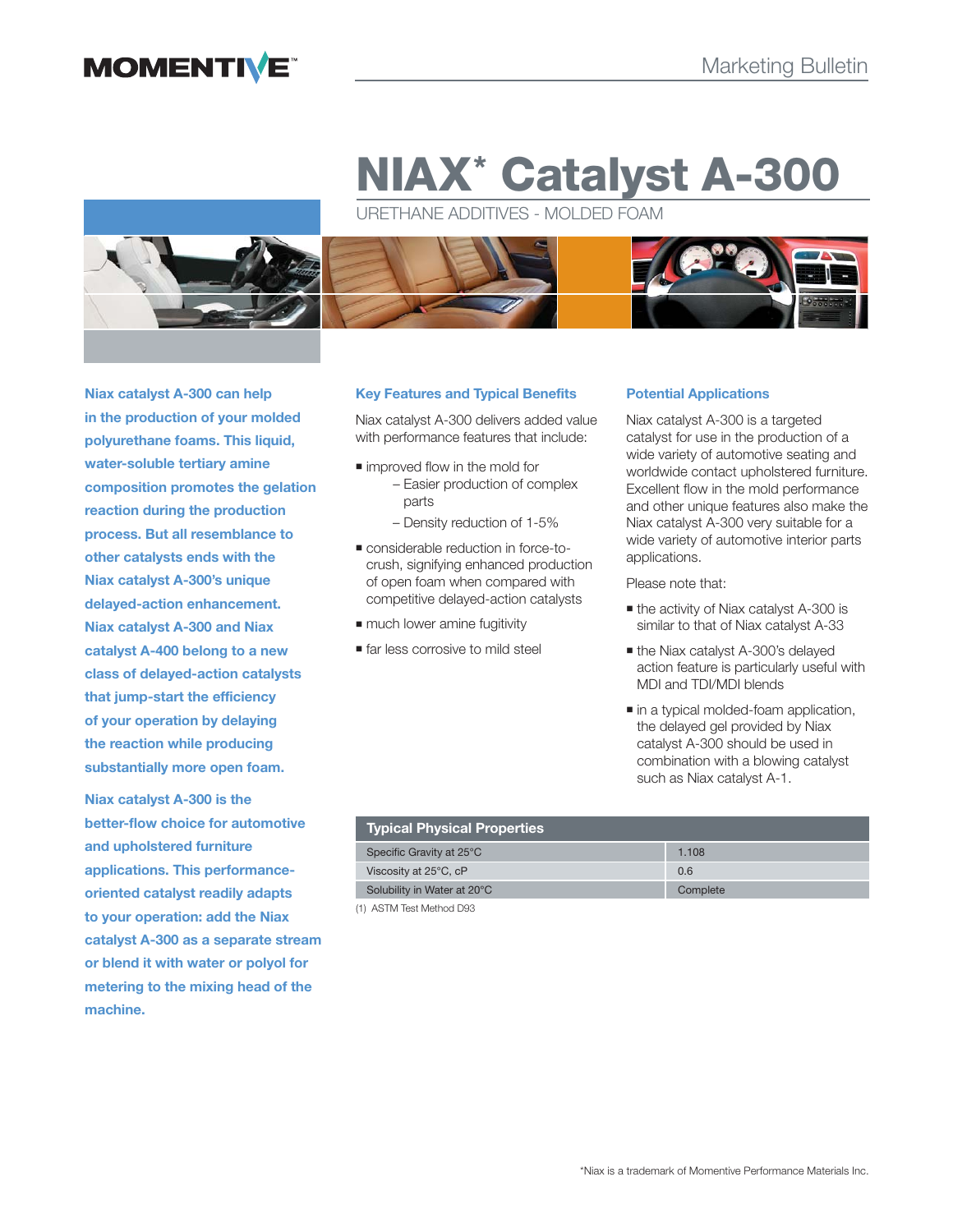# **Performance Data**

Table 1 shows the performance of Niax catalyst A-300 in a typical MDI formulation and clearly illustrates the Niax catalyst A-300 details that make the difference:

- Niax catalyst A-300 yields more open foam than competitive delayed-action gel catalysts
- $\blacksquare$  The flow is significantly better than that of competitive products
- Of considerable importance is the 56% reduction in the force-to-crush at low index while preserving cure (as shown by the hot ILD values)
- In the maze mold, Niax catalyst A-300's improved flow benefits allow a reduction in the minimum weight to fill the mold, resulting in a density reduction across the index range

### **Table: 1 Performance of Niax Catalyst A-300 in Molded Foam**

| MDI FORMULATION, NCO = 29.4               |        | php                      |                     |                          |
|-------------------------------------------|--------|--------------------------|---------------------|--------------------------|
| <b>Components</b>                         |        | A                        |                     | B                        |
| Polyol OH# 28                             |        | 100.0                    |                     | 100.0                    |
| Water                                     |        | 3.8                      |                     | 3.8                      |
| Niax Catalyst A-1                         |        | 0.2                      |                     | 0.2                      |
| Niax Catalyst A-300                       |        | 0.8                      |                     | $\overline{\phantom{0}}$ |
| <b>Competitive Catalyst</b>               |        | $\overline{\phantom{0}}$ |                     | 0.8                      |
| Diisopropanolamine                        |        | 2.0                      |                     | 2.0                      |
| Niax Silicone Surfactant Y-10366 (RS-171) |        | 1.0                      |                     | 1.0                      |
| FOAM PROPERTIES <sup>(1, 2)</sup>         |        |                          |                     |                          |
| Square Mold                               |        |                          |                     |                          |
| <b>MDI</b> Index                          | 80     |                          | 80                  |                          |
| Foam Weight, g                            | 402    |                          | 400                 |                          |
| <b>F.T.C., N</b>                          | 376    |                          | 850                 |                          |
| Hot ILD, N                                | 202    |                          | 192                 |                          |
| Exit Time, Sec                            | 47     |                          | 48                  |                          |
| Maze Mold                                 |        |                          |                     |                          |
| <b>MDI</b> Index                          | 80     |                          | 80                  |                          |
| Minimum Weight to fill, g                 | 410    |                          | 419                 |                          |
| Flowability                               | Good   |                          | Subsurface Collapse |                          |
| Shrinkage                                 | Slight |                          | Severe              |                          |
| Maze Mold                                 |        |                          |                     |                          |
| <b>MDI</b> Index                          | 100    |                          | 100                 |                          |
| Minimum Weight to Fill, g                 | 372    |                          | 395                 |                          |
| Exit Time, sec                            | 49     |                          | 46                  |                          |

(1) F.T.C. is the force to indent at 50% an uncrushed cushion at 1 min. after demold.

(2) Hot ILD is the force to indent at 50% a crushed cushion at 3 min. after demold.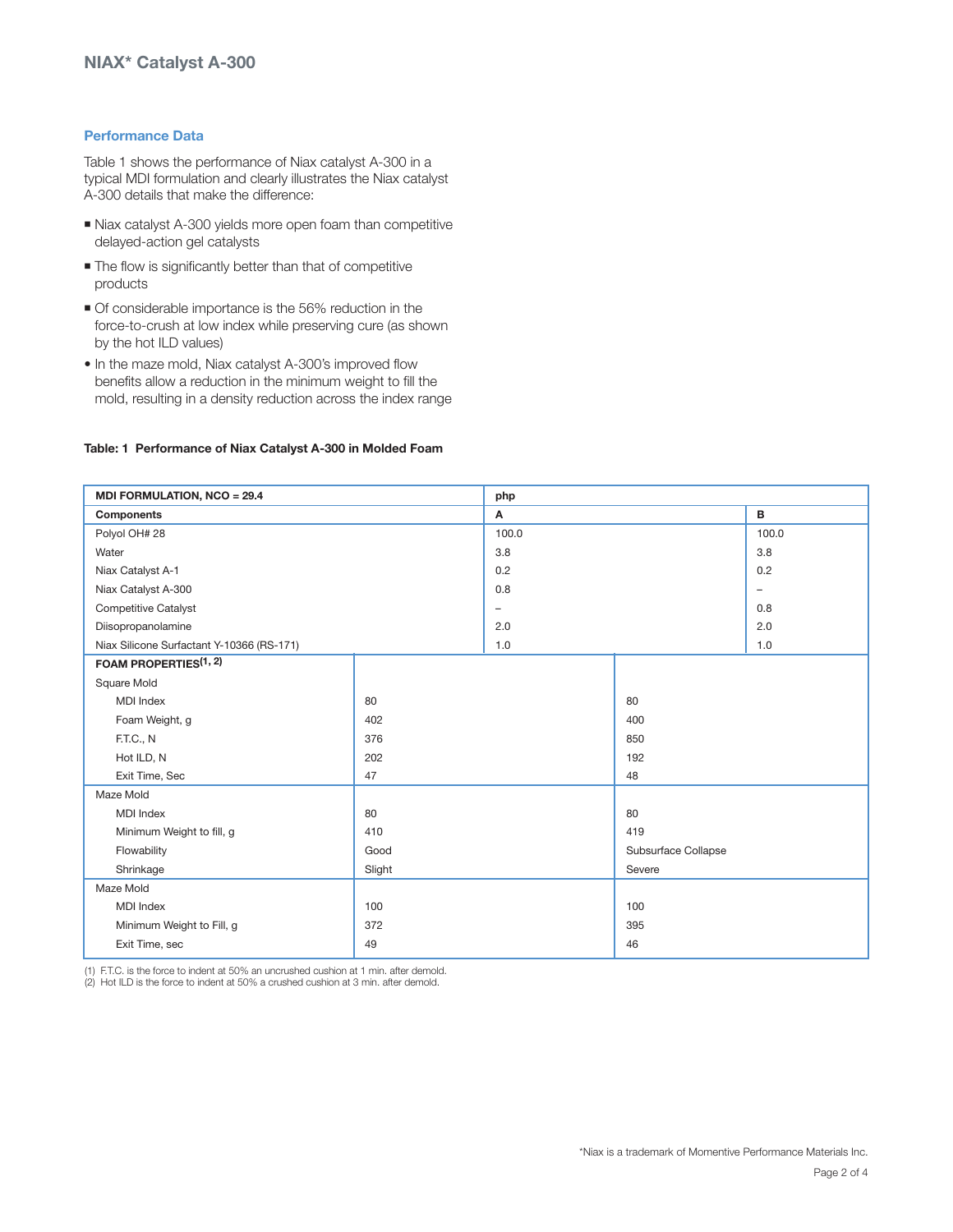## **Patent Status**

Nothing contained herein shall be construed to imply the nonexistence of any relevant patents or to constitute the permission, inducement or recommendation to practice any invention covered by any patent, without authority from the owner of the patent.

# **Product Safety, Handling and Storage**

Customers considering the use of this product should review the latest Material Safety Data Sheet and label for product safety information, handling instructions, personal protective equipment if necessary, and any special storage conditions required. Material Safety Data Sheets are available at www.momentive.com or, upon request, from any Momentive Performance Materials representative. Use of other materials in conjunction with Momentive Performance Materials products may require additional precautions. Please review and follow the safety information provided by the manufacturer of such other materials.

# **Limitations**

Customers must evaluate Momentive Performance Materials products and make their own determination as to fitness of use in their particular applications.

# **Emergency Service**

Momentive Performance Materials maintains an around-the-clock emergency service for its products.

| Location                       | <b>Emergency Service Provider</b>                                                                    | <b>Emergency Contact Number</b> |
|--------------------------------|------------------------------------------------------------------------------------------------------|---------------------------------|
| Mainland U.S., Puerto Rico     | <b>CHEMTREC</b>                                                                                      | 1-800-424-9300                  |
| Alaska, Hawaii                 | <b>CHEMTREC</b>                                                                                      | 1-800-424-9300                  |
| Canada                         | <b>CHEMTREC</b>                                                                                      | 1-800-424-9300                  |
| Europe, Israel                 | <b>NCEC</b>                                                                                          | +44 (0) 1235239670              |
| Middle East                    | <b>NCEC</b>                                                                                          | +44 (0) 1235239671              |
| Asia Pacific (except China)    | <b>NCEC</b>                                                                                          | +44 (0) 1235239670              |
| China                          | <b>NCEC</b>                                                                                          | +86-10-5100-3039                |
| Latin America (except Brazil)  | <b>NCEC</b>                                                                                          | +44 (0) 1235239670              |
| <b>Brazil</b>                  | <b>SOS Cotec</b>                                                                                     | 08000111767 or 08007071767      |
| All other locations world wide | <b>NCEC</b>                                                                                          | +44 (0) 1235239670              |
| At sea                         | Radio U.S. Coast Guard in U.S. waters<br>NCEC in International waters                                | +44 (0) 1235239670              |
|                                | For Health related calls, contact Momentive Performance Materials at +1-518-233-2500 (English only). |                                 |

DO NOT WAIT. Phone if in doubt. You will be referred to a specialist for advice.